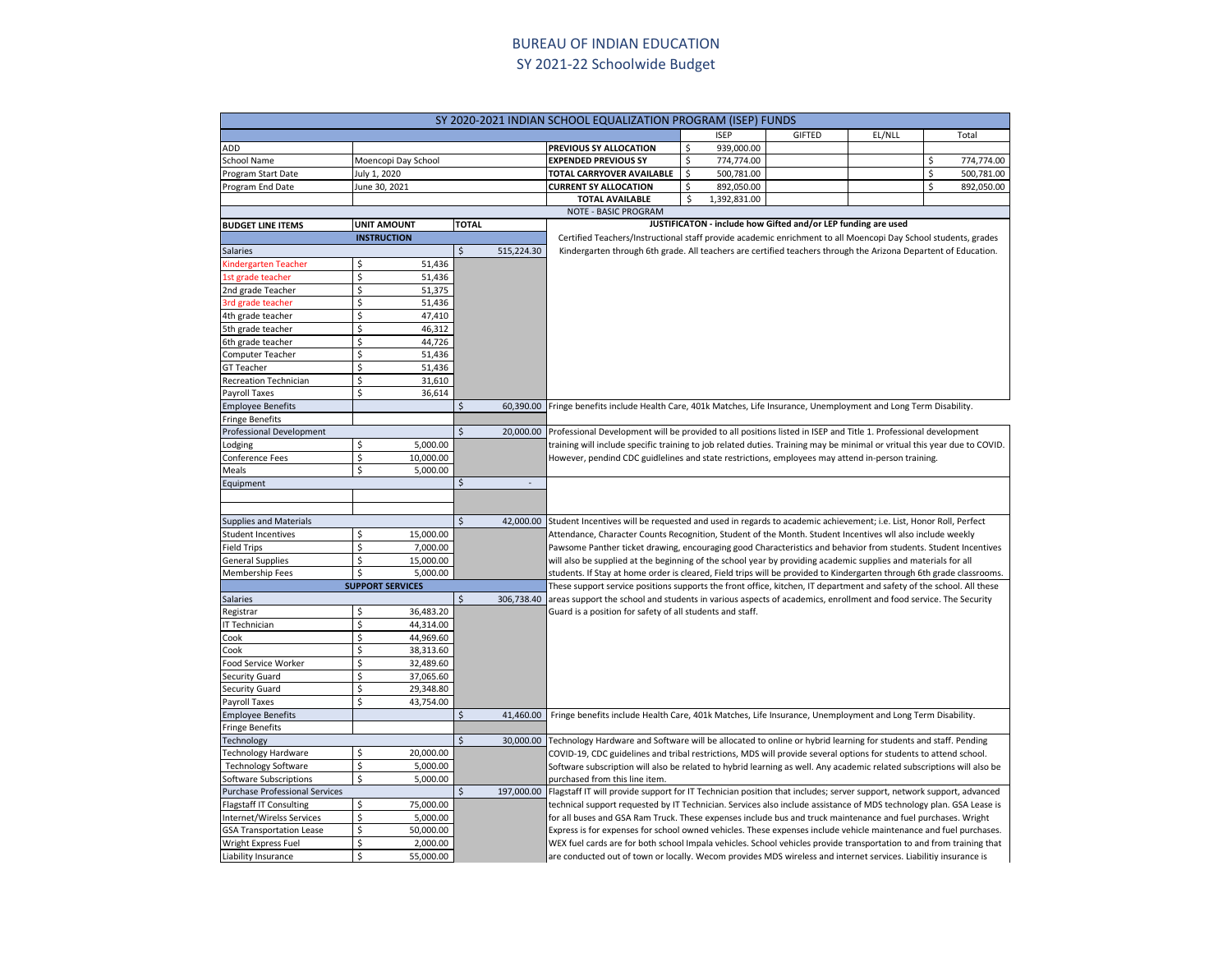## BUREAU OF INDIAN EDUCATION SY 2021-22 Schoolwide Budget technical support requested by IT Technician. Services also include assistance of MDS technology plan. GSA Lease is

| <b>BUDGET LINE ITEMS</b>                      | <b>UNIT AMOUNT</b> |            | <b>TOTAL</b> |            | JUSTIFICATON - include how Gifted and/or LEP funding are used                                                                 |
|-----------------------------------------------|--------------------|------------|--------------|------------|-------------------------------------------------------------------------------------------------------------------------------|
| Xerox Copy Corp.                              |                    | 10.000.00  |              |            | supplied The Mahoney Group. Liability insurance provides coverage for the school and all items within the school, as          |
| <b>Supplies and Materials</b>                 |                    |            |              |            | 61,918.30 General Supplies will be used by all Moencopi Day School staff. Supplies include, but are not limited to, classroom |
| <b>General Supplies</b>                       |                    | 15,000.00  |              |            | supplies, instructional supplies, office supplies, required to create a adequate working enviroment and classroom             |
|                                               |                    |            |              |            | environment. Contingency funds will be applied to line item areas related to student achievement or academic                  |
|                                               |                    |            |              |            | support.                                                                                                                      |
| <b>CONTINGENCY</b>                            |                    | 46,918.30  |              |            |                                                                                                                               |
|                                               |                    |            |              |            |                                                                                                                               |
| Other Expenses:15% set aside for SPED         |                    |            |              | 118,100.00 | Schools will utilize the newly revised IDEA budget spending plan to identify the line items and provide written               |
|                                               |                    | 118,100.00 |              |            | liustification. You can identify your 15% set aside in the cell to indicate your amount for the school year.                  |
|                                               |                    |            |              |            |                                                                                                                               |
| 1,392,831.00<br><b>TOTAL BUDGET</b>           |                    |            |              |            |                                                                                                                               |
| \$0.00<br>Difference (Allocation less Budget) |                    |            |              |            |                                                                                                                               |